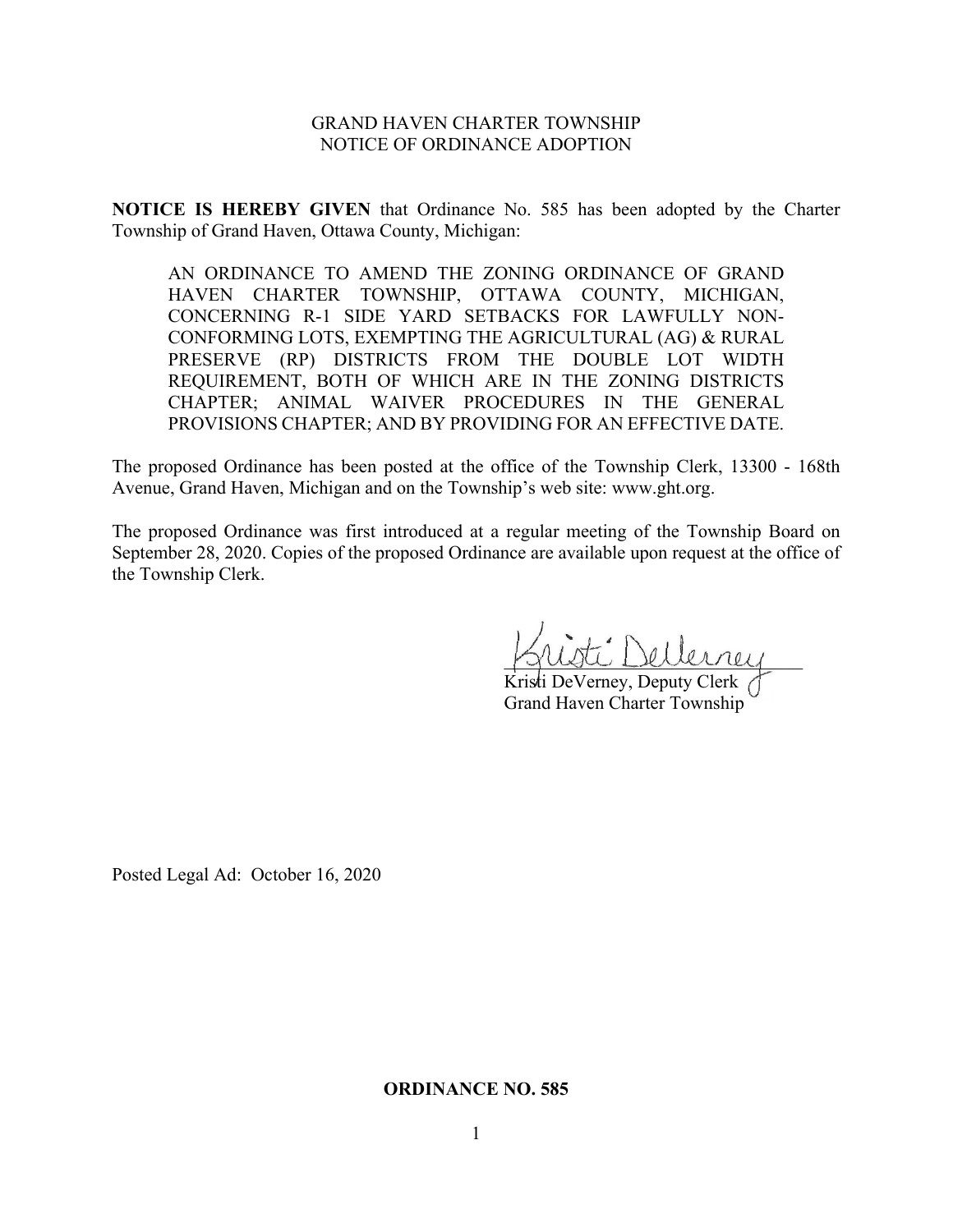## **ZONING TEXT AMENDMENT ORDINANCE**

AN ORDINANCE TO AMEND THE ZONING ORDINANCE OF GRAND HAVEN CHARTER TOWNSHIP, OTTAWA COUNTY, MICHIGAN, CONCERNING R-1 SIDE YARD SETBACKS FOR LAWFULLY NON-CONFORMING LOTS, EXEMPTING THE AGRICULTURAL (AG) & RURAL PRESERVE (RP) DISTRICTS FROM THE DOUBLE LOT WIDTH REQUIREMENT, BOTH OF WHICH ARE IN THE ZONING DISTRICTS CHAPTER; ANIMAL WAIVER PROCEDURES IN THE GENERAL PROVISIONS CHAPTER; AND BY PROVIDING FOR AN EFFECTIVE DATE.

GRAND HAVEN CHARTER TOWNSHIP, COUNTY OF OTTAWA, AND STATE OF MICHIGAN ORDAINS:

Section 1. Zoning Districts – Schedule of Dimensional Regulations. Section 2.08 of the Grand Haven Charter Township Zoning Ordinance shall be restated in its entirety as follows.

## Section 2.08

# Schedule of Dimensional Regulations.

No building shall be erected, nor shall an existing building be altered, enlarged, or rebuilt, nor shall any open space surrounding any building be encroached upon or reduced in any manner, except in conformity with the regulations below for the district in which the building or use is located.

|                  | Lot<br><b>Dimensions</b>            |                         | <b>Maximum</b><br><b>Structure Height</b> |                | <b>Minimum</b><br><b>Required Setback (feet)</b> |           |                | <b>Maximum</b><br>Lot<br><b>Coverage</b> |
|------------------|-------------------------------------|-------------------------|-------------------------------------------|----------------|--------------------------------------------------|-----------|----------------|------------------------------------------|
| <b>District</b>  | (acres & square ft)<br>Minimum Area | Minimum Width<br>(feet) | Feet                                      | Stories        | Front Yard                                       | Rear Yard | Each Side Yard | Impervious Surface<br>(%)                |
| <b>Footnotes</b> | A, E, I, M                          | F                       | B                                         |                |                                                  | Κ         | C, N           | D, J                                     |
| AG               | 20 acres                            | 330                     | 35                                        | $2\frac{1}{2}$ | 50                                               | 50        | 25             | 70                                       |
| <b>RP</b>        | 5 acres                             | 250                     | 35                                        | $2\frac{1}{2}$ | 50                                               | 50        | 20             | 40                                       |
| <b>RR</b>        | 45,000 sf                           | 150                     | 35                                        | $2\frac{1}{2}$ | 50                                               | 50        | 20             | 40                                       |
| $R-1$            | 15,000 sf                           | 100                     | 35                                        | $2\frac{1}{2}$ | 50                                               | 50        | 15             | 40                                       |
| $R-2$            | 13,000 sf                           | 80                      | 35                                        | $2\frac{1}{2}$ | 50                                               | 50        | 10             | 40                                       |
| $R-3$            | G                                   | 100                     | 40                                        | 3              | 50                                               | 30        | 15             | 40                                       |
| $R-4$            | See Section 2.14                    |                         |                                           |                |                                                  |           |                |                                          |

The US-31 Character Overlay shall supersede this section in the event of a conflict between the regulations.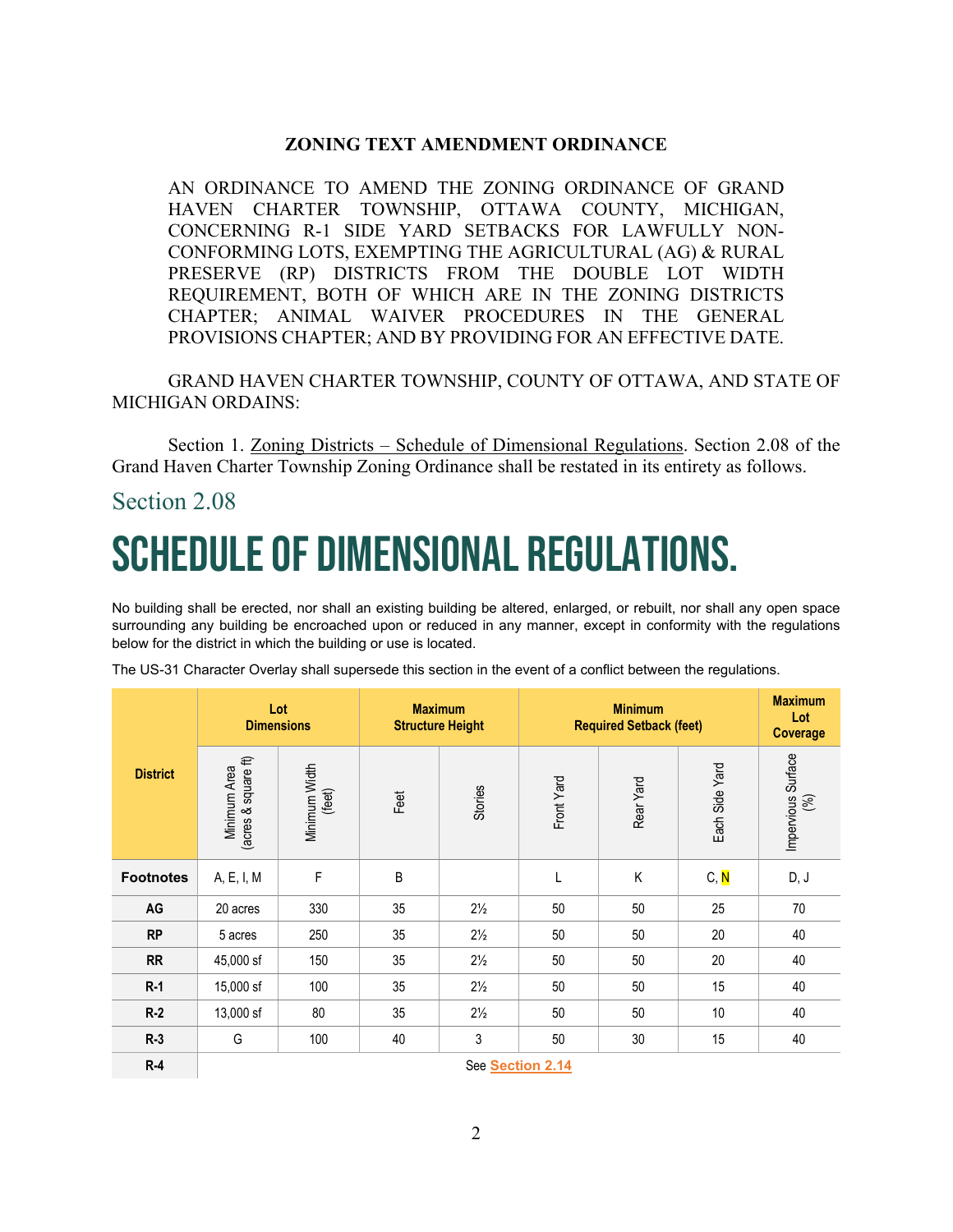| $C-1$ | 25,000 sf | 100 | つに<br>ບບ          | 21<br>$\frac{2}{2}$ | 50                          | 0E<br>∠∪ | $\overline{10}$<br>íV. | 70<br>7 U |
|-------|-----------|-----|-------------------|---------------------|-----------------------------|----------|------------------------|-----------|
| $C-2$ | 35,000 sf | 110 | つに<br>ບບ          | $2\frac{1}{2}$      | 50                          | 20       | $\overline{1}$<br>٠U   | 70        |
| l-1   | acre      | 110 | $\sim$<br>້<br>υu | $2\frac{1}{2}$      | $\overline{ }$<br>,,<br>ں ، | クに<br>ZJ | 20                     | 70<br>7 U |

Maximum Lot Coverage refers to the total square footage of the lot covered in impervious surface, as defined in **Chapter 2.**

- **(A) Lot Area.** "Net Lot Area," as defined in **Chapter 2**, shall be used to determine compliance with lot area requirements. No new parcel shall be created unless the parcel has adequate usable lot area, such that the parcel can be built upon in compliance with Zoning Ordinance standards.
- **(B) Exception to Height Standards.** The height limitations of this Ordinance shall not apply to agricultural structures, chimneys, church spires, flag poles, public monuments, or wireless transmission or reception towers, provided, however, that the Planning Commission may specify a height limit for any such structure when such structure requires authorization as a special land use and such height limit is reasonably required for public safety or otherwise to comply with the standards set forth in this Ordinance.
- **(C) Setback on Side Yards Facing a Street.** The required minimum setback for setbacks on side yards that abut a public or private road shall be twenty-five (25) feet.
- **(D) Maximum Lot Coverage – Buildings and Structures.** All buildings and structures shall count towards the lot coverage maximum. In addition, detached accessory buildings shall comply with the requirements in **Section 10.01**.
- **(E) Lot Depth and Proportions.** Lot depths of newly created lots shall be no greater than four times the lot width. The township may permit lot splits that vary from these proportions where such action would reduce existing nonconformance with these requirements.
- **(F) Lot Width along Major Roads.** Along the roads designated on the map on the following page, the lot width in the table in **Section 2.08** shall not apply. Instead, along "Double Width Roads," the lot width must be at least double the width listed in the table in **Section 2.08**, and along "150 Foot Lot Width Roads", the lot width must be at least one-hundred-fifty (150) feet. See map in **Section 21.1.102**. All land zoned Agricultural (AG) and Rural Preserve (RP) shall be exempt.
- **(G) R-3 District Standards.** In the R-3 district, no lot shall be created which is less than 7,500 square feet in net area. The number of dwelling units permitted on a lot shall be one per 3,250 square feet of gross lot area.
- **(H)** In multi-family housing complexes containing more than one building, all buildings must be set back at least twenty (20) feet from each other.
- **(I) Legal Lots of Record.** All lots existing at the time of adoption of this Ordinance shall be considered buildable lots.
- **(J) Green Roofs.** For the purposes of calculating lot coverage, only 50% of the footprint of a building with a green roof shall be considered impervious surface.
- **(K) Setback Reduction for Natural Preservation.** In the C-1, C-2, and I-1 districts, a twenty (20) foot deep area adjacent to the rear property line must be maintained in a naturally wooded state, with no trees or other vegetation removed unless they are determined to be dead.
- **(L) Reduced Front Yard Setback.** If a lot in the R-1, R-2, or R-3 is in a subdivision, site condominium project, or condominium development that received final approval pursuant to all applicable state statutes, after June 1, 1998 AND is served by public water and sewer, the minimum front setback shall be thirty-five (35) feet.
- **(M) Shape of New Lots.** Newly created lots shall be rectangular, with lot lines meeting at right angles, unless that shape is rendered impossible by natural features, legal restrictions, or other factors out of the control of the applicant for a lot split.
- **(N) Side Yard Setback for Narrow Lots.** Lots in the R-1 District that are lawfully non-conforming in lot width shall be allowed to have a reduced side yard setback in accordance with the following chart.

**Side Yard Setback**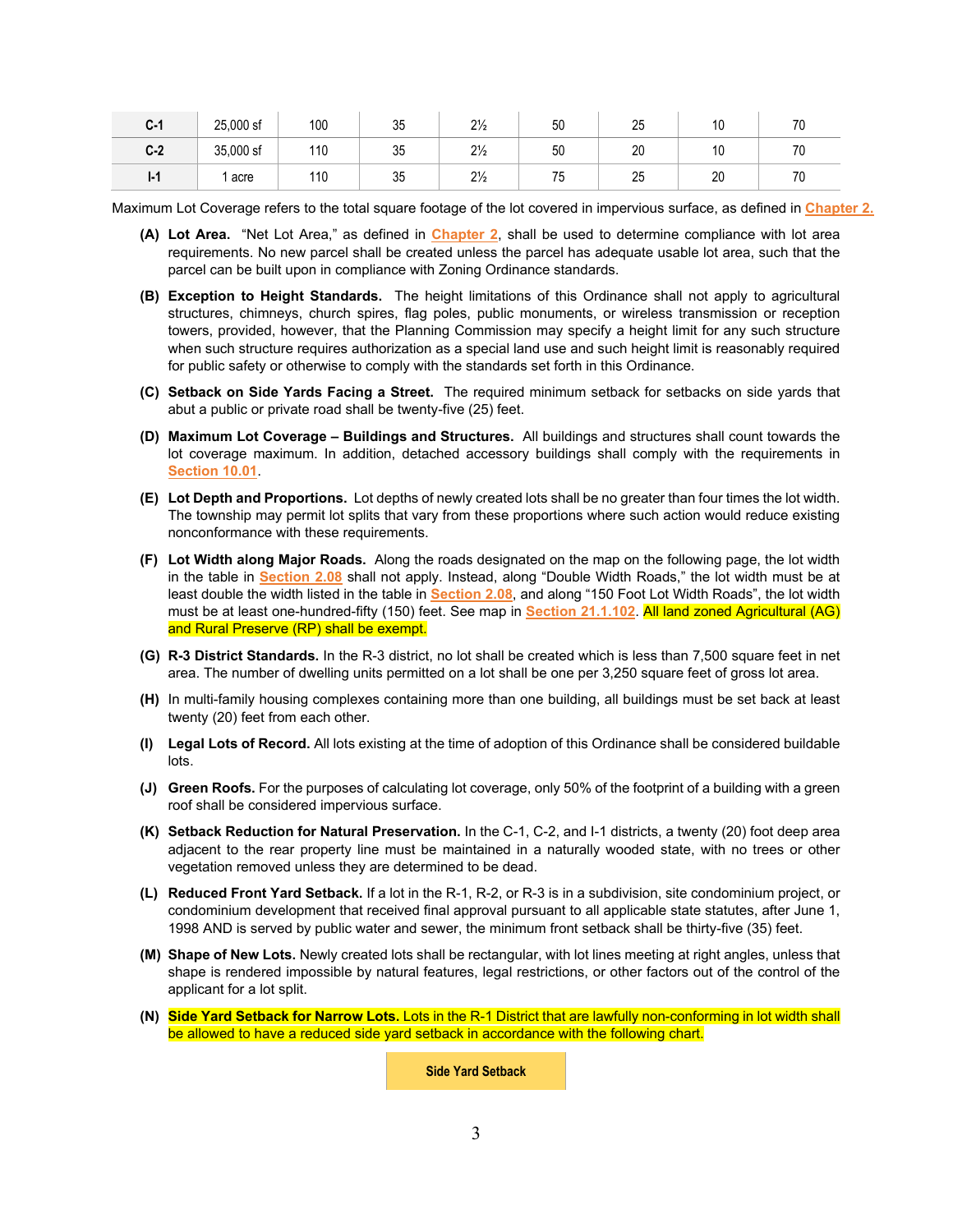| I of Width | Minimum<br>Side Setback<br>(feet) |
|------------|-----------------------------------|
| 100        | 15                                |
| $95 - 99$  | 14                                |
| $90 - 94$  | 13.5                              |
| $85 - 89$  | 13                                |
| $80 - 84$  | 12                                |
| $75 - 79$  | 11                                |
| $70 - 74$  | 10.5                              |
| < 70       | 10                                |

Section 2. General Regulations – Keeping of Animals. Section 14.02.D of the Grand Haven Charter Township Zoning Ordinance shall be restated in its entirety as follows.

- **(D) Waivers.** The Planning Commission may approve a property owner to keep animals that would not otherwise be permitted by this Section. In order to approve, the property owner shall submit a Special Land Use application and be subject to a public hearing. The Planning Commission must make affirmative findings for **Section 12.04** – Special Land Use Criteria as well as the following:
	- **(1)** The animal does not meet the definition of "Exotic or Wild Animal" in **Section C**.
	- **(2)** The animal(s) are unlikely to cause negative impacts on neighboring properties, either because of the character of the animals, or the physical layout of the site in question.
	- **(3)** The site has appropriate facilities for the keeping of the animal(s) and is an appropriate size.
	- **(4)** At least one of the following criteria is met:
		- **(a)** The property owner can show a legitimate need for the animal(s) to be on the property, such as a medical or service need,
		- **(b)** The owner could not practically keep the animal(s) on another site; or
		- **(c)** Removing the animal(s) from the site would cause harm to the animal(s).

Section 2. Effective Date. This amendment to the Grand Haven Charter Township Zoning Ordinance was approved and adopted by the Township Board of Grand Haven Charter Township, Ottawa County, Michigan on October 12, 2020, after a public hearing as required pursuant to Michigan Act 110 of 2006, as amended; after introduction and a first reading on September 28, 2020, and after posting and publication following such first reading as required by Michigan Act 359 of 1947, as amended. This Ordinance shall be effective on October 24, 2020, which date is the eighth day after publication of a Notice of Adoption and Posting of the Zoning Map Amendment Ordinance in the *Grand Haven Tribune*, as required by Section 401 of Act 110, as amended. However, this effective date shall be extended as necessary to comply with the requirements of Section 402 of Act 110, as amended.